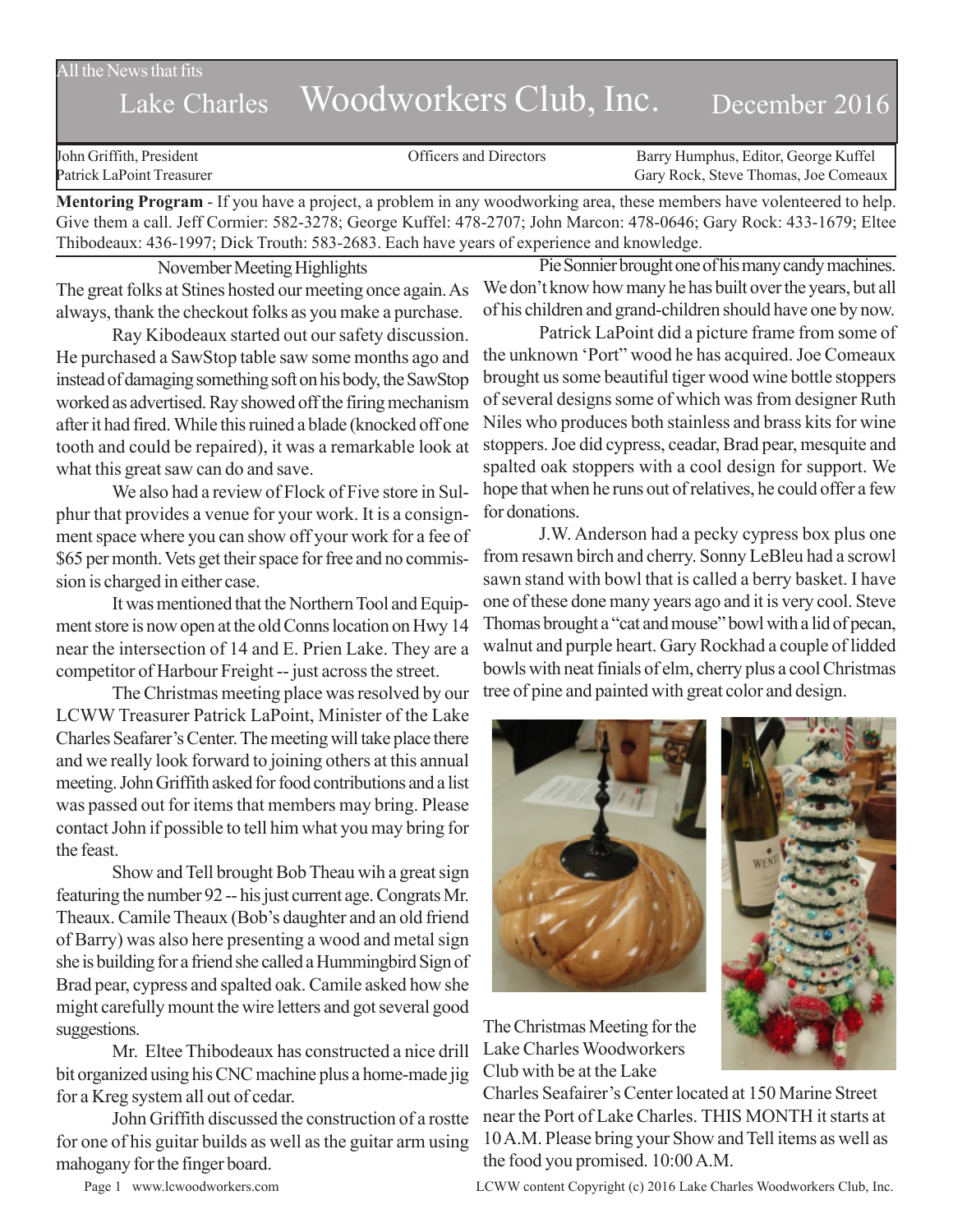### Navigating the Sticky Stuff

A while back I looked at lubricants and their chemistry for your shop (June, 2016 issue), with an eye to the physics and chemistry behind lubrication. Talking about how to keep parts moving got me thinking about the other side of the equation – what's the science behind sticking stuff together? Home shops have a lot of applications for adhesives, so it probably pays to know how they work so you can choose the right glue for the job. I'll also take a look at a couple of broad classes of adhesives that are handy to have around the home shop.

So how do adhesives work? It turns out to be one of those "we've got some ideas, but nobody's really sure" things. The biggest clues come from looking at the chemical structure of adhesives, and as usual it's helpful to look to nature for first principles. From the mucilage or latex secreted by some plants to trap insects to the boiled connective tissues of horses sent to the proverbial glue factory, natural adhesives are all macromolecules of some sort. The long protein chains of hide glue, the polysaccharides secreted by plants and animals in need of a little stickiness, or even the hydrocarbon chains and terpene resins that early humans learned to gather from tar pits and pine trees to glue ax heads to hafts – all sticky stuff is composed of long molecules.

Whether natural or synthetic, polymer adhesives have a lot of sites to interact with each other and with the substrates they're sticking to. The degree to which these molecules stick to each other is called cohesiveness, while how they stick to something else is called adhesiveness.

Adhesiveness has a lot to do with molecules being attracted to each other thanks to van der Waals interactions, which is the total force between molecules based on their electrostatic charges and polarization moments. The forces are weak individually, but macromolecules offer lots of places for the force to act, contributing to both adhesive and cohesive properties. Additionally, macromolecules are good at penetrating into the pores of the substrate, contributing greatly to the adhesive properties by mechanically locking the adhesive to substrate.

Adhesives can be roughly organized into two broad categories based on how they cure. Non-reactive adhesives cure by non-chemical transformations, such as evaporation of a solvent or by cooling. Reactive adhesives undergo some sort of chemical change, generally polymerization, during the curing process. To be useful, both reactive and non-reactive adhesives need to be prevented from curing until they're applied. Non-reactive adhesives are pretty simple to manage – a sealed container to keep solvents from evaporating, or keeping a stick of hot glue at its melting point. Reactive

adhesives can be a little harder to control, though, and might take measures as extreme as making the adhesive a twopart formulation that won't react until mixed, or keeping lightcured resins in the dark.

Now that you know a little about how adhesives work, let's look at a few glues that you might want to keep around the shop.

Those of a certain age will remember when "Krazy Glue" burst onto the mass-market scene in the early 70s with cheesy commercials about how a single drop was "strong enough to keep this man suspended in midair." Cyanoacrylate glues have come a long way since those days, and while results are not always equal to the hype, CA glues are a great tool to have around the shop. A reactive adhesive based on the rapid polymerization of methyl-2-cyanoacrylate, the polymerization reaction is catalyzed by water; even water vapor in the air will do it, which is why CA glues go off so fast once the tube is opened. Even a factory sealed tube is only good for about a year, so it's best to write the date of the package and rotate your stock. You can extend the life of a tube by keeping it in the freezer, though, since the polymerization reaction slows way down with decreased temperature.

CA glues are good for a lot of things, but not every material makes a good substrate. Very smooth surfaces such as glass are poor candidates for regular CA glues. Among the best substrates for CA glues are human tissues, with the skin on fingers and eyelids being particularly vulnerable. Acetone is your friend here, at least for the fingers; you'll want to get to a doctor for the eyelids. You'll also want to keep CA glues off of cotton and wool; the MSDS for some glues warn of a strongly exothermic reaction that can cause spontaneous combustion, but as it turns out, this usually doesn't happen. Still, better safe than combusted.

One neat trick is using CA glues as a filler by combining them with a powdered substrate. Baking soda is the classic example – the mixture forms a hard but workable material that fills gaps and cracks. Woodworkers also mix CA with fine sawdust to fill defects in veneers and fine furniture.

Not generally thought of as adhesives, threadlockers are nonetheless just that – adhesives engineered to glue metals together. Threadlockers are one-part reactive adhesives similar to CA, but generally based on monomers of methacrylate. The adhesive cures when exposed to the electrochemically active and oxygen-free environment deep inside the threads of fasteners. As it polymerizes, the

Continues on Page 3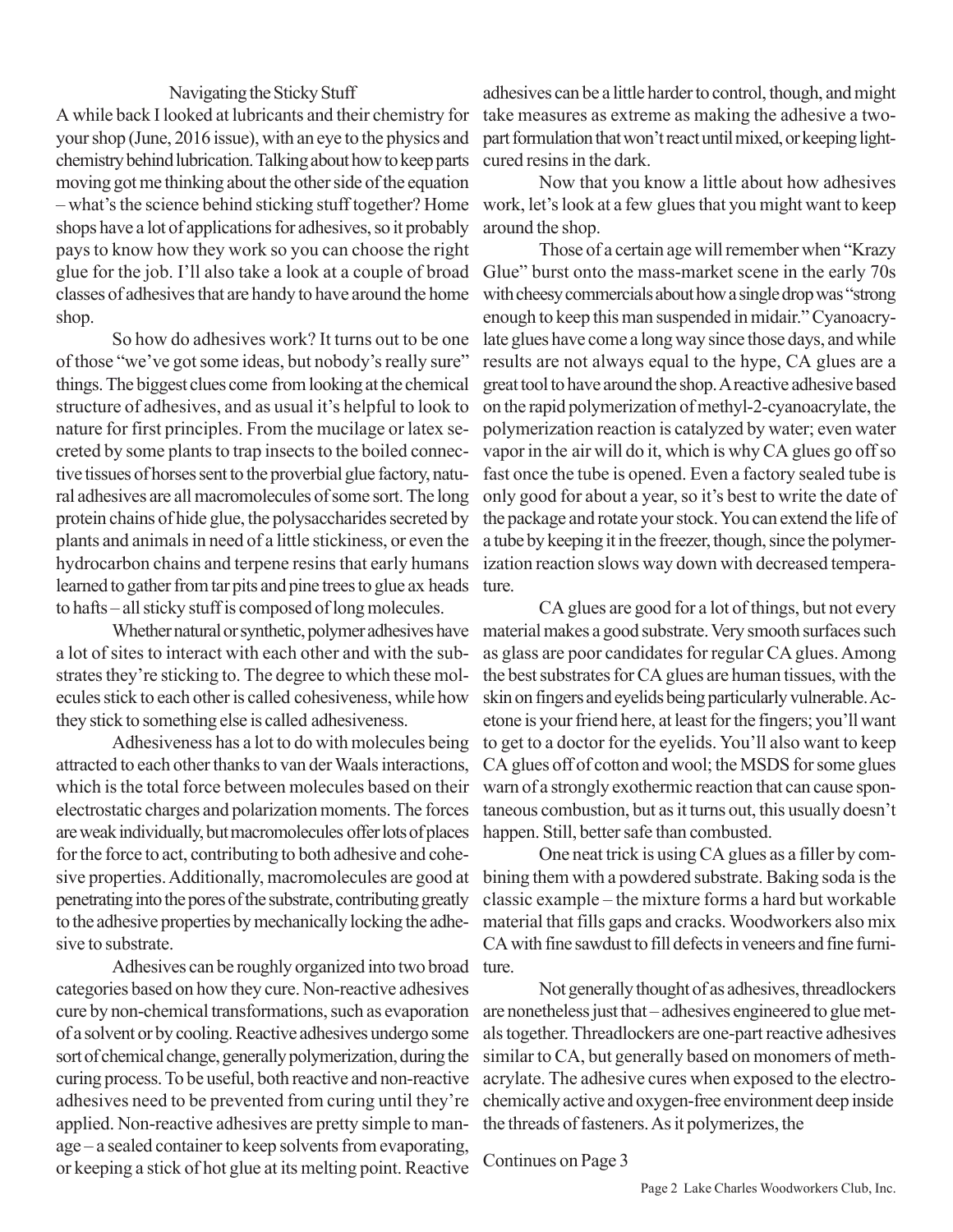Sticky continues . . .

threadlocker works into the gaps in and between the metals and increases the friction needed to loosen the connection. Threadlockers come in various strengths and with different formulations for filling wide gaps in worn threads or for wicking into preassembled fasteners. For less reactive metals like stainless steel, or for fasteners coated with cadmium or oxide compounds, a primer may be necessary to get the polymerization reaction started.

Everyone knows epoxy – it's the stuff that'll stick metal to metal or pot components for a waterproof application. Epoxides are three-atom rings with oxygen at the vertex. The bonds are highly strained, so epoxides are very reactive. Resins containing epoxides readily polymerize with themselves to form cross-linked structures with properties very similar to plastics. Most epoxies are two-part adhesives consisting of a resin and a hardener, most commonly available as a double-barrel syringe that mixes the two components in the correct proportion immediately prior to application.

Epoxy adhesives can be engineered to perform almost any job, and some are classified as structural adhesives that hold together things like buildings, boats, and airplanes. In electronics we see epoxies all the time, with epoxy resin and glass fibers being the main components of electronic circuit boards. For example I found an epoxy adhesive (at Stines) that is specific for abutilated styrene (ABS). I use ABS for 3D printing jobs at work and recently printed a couple of heel pads for shoes.

In fact, 3D printers often require a little adhesive assistance to get prints to stick to the bed. Advice abounds in online forums and around the local hackerspace as grizzled 3D-printing vets swear their method is the best and all others are inferior. A common suggestion is to use hard-hold hairspray, which after all is just an air-cured single-component aerosol-dispensed adhesive for hair. This works, but the method has its drawbacks and is not without a small risk of fire and flame. (nonetheless, it is my prefered light adhesive for 3D printing on heated build plates as it is quick and easy).

A safer alternative is plain old white glue or wood glue, which is poly-vinyl acetate (PVA) adhesive. PVA is a non-reactive adhesive that cures as the water in the solution evaporates. For 3D printing, a dilute solution of PVA brushed onto the heated bed of the printer will keep ABS and PLA prints stuck down until the bed cools, at which point they can be popped off.

Page 3 Lake Charles Woodworkers Club, Inc. Another glue that works well for this application and not nearly as messy is that wonderful glue that was invented

by the 3M company – the glue stick.

Finally, no discussion of shop adhesives would be complete without the go-to glue of hackers and crafters alike – the hot glue gun. Great for temporary bonds, wire management, reinforcing connections, and general potting needs, hot glues are non-reactive thermoplastic adhesives that cure by cooling. Most glue sticks are composed of the copolymer ethylene-vinyl acetate (EVA) which cures quickly after being dispensed. Hot glue has some advantages over other non-reactive glues – for example, it doesn't change volume as it cures since it doesn't lose solvent to evaporation. It's not great for heat-sensitive substrates, of course, or for applications that are going to be subjected to high temperatures, but for a lot of simple jobs it works great.

By the way, hot melt glues come in a few varities for various purposes but most are either low-temp or high-temp. When purchasing these, make sure you get the correct type for your glue gun. Some versions from 3M are suitable for bonding wood such as their 3M Scotch Weld 3747 or 3789 versions.

Interestingly, one of the largest U.S. producers of EVA glue is local. Citgo Lubricants (formerly Cit-Con) right in Westlake. The company actually makes more money on the EVA than they do the lubricants as EVA is a by-product of lube production.

#### Annual Christmas Meeting

We have had the great fortune of having the past meetings at the shop of Larry and Leddy Cooper. But as they are winding down their place, we have a new opportunity this year. The location is the Lake Charles Seafarer's Center at 150 Marine Street in Lake Charles

LCWW Treasurer Patrick LaPoint is the Minister for the Center and has generously provided the facility for our December meeting.

At the November meeting, a list was passed around for you to sign up to bring something to eat beyound the meat (being arranged by former Treasurer Joe Comeaux).

Please contact John Griffith [griffith@mcneese.edu or call 513-8171] if you did not have an opportinuity to sign up to bring something with what you may bring to the meeting. Hope to see you there for food and conversation.

## Annual Dues are Due

The Lake Charles Woodwookers operates on a very small budget and it is your annual dues that support this. December is the month that you need to pay so that we can continue this worthwhile endevor. Please pay \$20 for a membership to Patrick LaPoint at the december meeting.